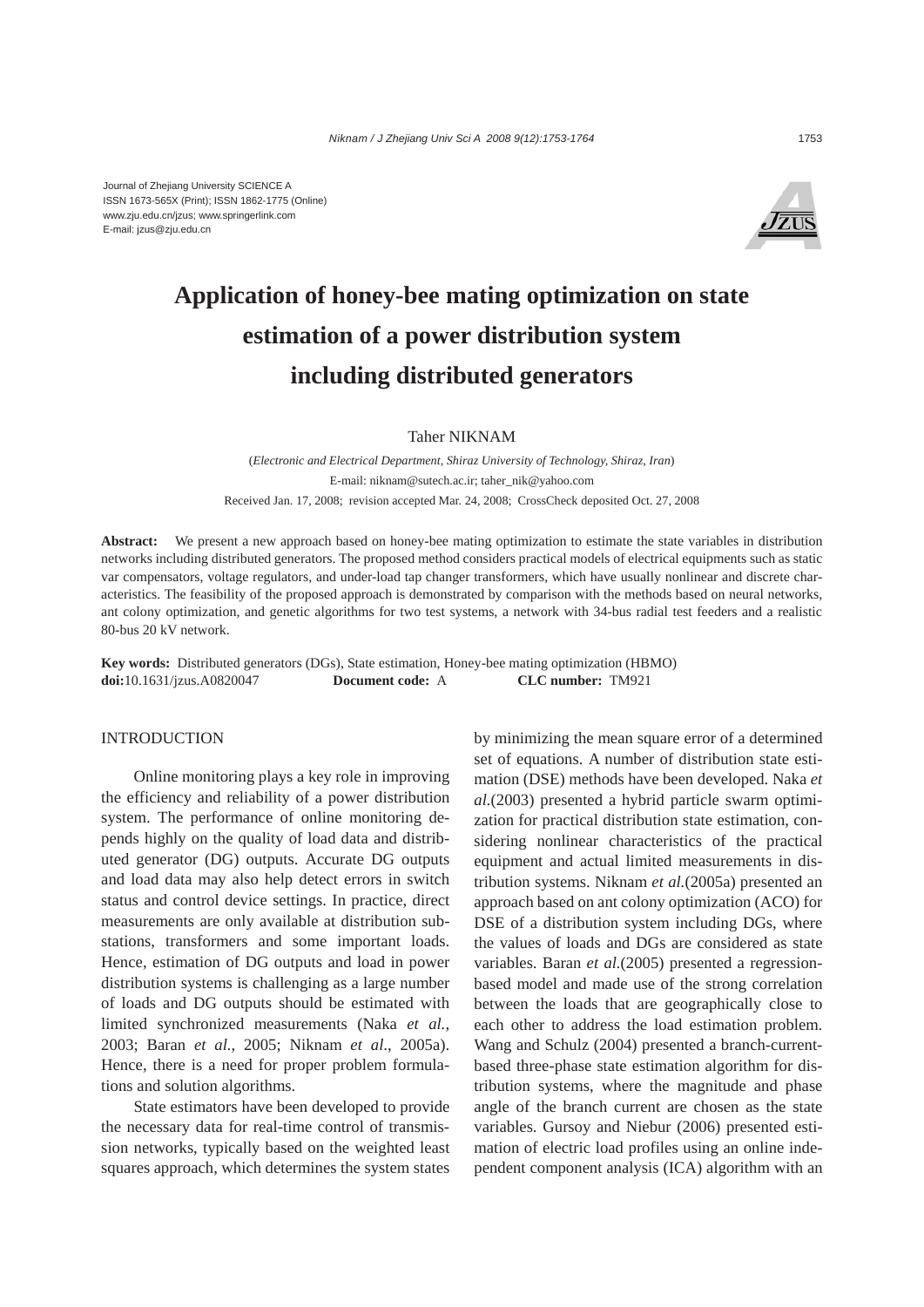adaptive learning parameter. A system for estimating load curves at low-voltage substations has been described by Konjic *et al.*(2005). The system is built by the aggregation of individual fuzzy inference systems of the Takagi-Sugeno type. The model is developed from actual measurements forming a base of raw data of consumer behaviors. The load estimation problem in unbalanced, radial power-distribution networks has been modeled by Wan and Miu (2002) as a weighted infinity norm  $(H_{\infty})$  estimation problem with equality and inequality constraints. Deng *et al.*(2002) proposed a branch-based state estimation method for radial distribution systems that can handle most kinds of real-time measurements. In the algorithm, the weighted least squares (WLS) problem of a whole system has been decomposed into a series of WLS sub-problems and each sub-problem deals with only single branch state estimation. Ghosh *et al.*(1997) presented an approach to distribution circuit state estimation using a probabilistic extension of the radial load flow algorithm. Leou and Lu (1996) proposed a method that uses uncertain network data, load distribution information, and telemetric data for feeder voltage profile calculation, where data involved in the calculation are represented by fuzzy numbers. Sakis Meliopoulos and Zhang (1996) formulated a multiphase power flow model, in conjunction with synchronized measurements, for state estimation of distribution systems based on fully asymmetric modeling. Roytelman and Shahidehpour (1993) presented a method for state distribution of electric power distribution in quasi real-time conditions. Baran and Kelley (1994) developed a three-phase state estimation method to increase the accuracy of load data based on the weighted least squares approach, and used a three-phase node voltage formulation.

The DSE problem is modeled as a mixed integer nonlinear programming problem because of the existence of such equipments as static var compensators (SVCs), DGs, load tap changers, and voltage regulators (VRs). Conventional and classical methods such as linear programming, mixed integer programming, quadratic programming, etc., can be used to solve this problem. However, these methods reach local minima, depending on the initial conditions and some of them cannot handle the integer problems. To solve such a problem, evolutionary methods and expert systems such as neural networks (NNs), genetic algorithms (GAs), can be utilized. But some evolutionary

methods neither reach global minima nor have short convergence time (Naka *et al.*, 2003; Niknam *et al.*, 2005a).

Recently, a new optimization algorithm based on honey-bee mating, first proposed by Afshar *et al.*  (2007), has been used to solve difficult optimization problems such as optimal reservoir operation (Haddad *et al.*, 2006; Afshar *et al.*, 2007) and clustering (Fathian *et al.*, 2007).

In this paper, a new approach based on HBMO is presented for practical DSE of a power system including DGs, SVC and VRs. In this method, DGs and loads that do not have constant output are considered as the state variables, in which the differences between measured and calculated values are assumed as the objective function.

The rest of the paper is organized as follows. In Section 2, the DSE problem is formulated. In Section 3, a DG modeling is presented. The HBMO is introduced in Section 4. Application of the proposed approach to DSE is shown in Section 5. Finally, in Section 6, the feasibility of the proposed approach is demonstrated by comparison with the methods based on NNs, ACO and GA for two test systems.

## DISTRIBUTION STATE ESTIMATION INCLUD-ING DISTRIBUTED GENERATORS

From a mathematical point of view, the DSE problem is an optimization problem with equality and inequality constraints. The objective function is the summation of difference between the measured and calculated values. DSE of a power system including DGs can be expressed as follows.

#### **Objective function**

The objective function is

$$
\min f(\bar{X}) = \sum_{i=1}^{m} \omega_i (z_i - h_i(\bar{X}))^2, \quad (1)
$$

where

$$
\overline{X} = [\overline{P}_{G}, \overline{P}_{L}], \overline{P}_{G} = [P_{G}^{1}, P_{G}^{2}, ..., P_{G}^{N_{G}}],
$$
  

$$
\overline{P}_{L} = [P_{L}^{1}, P_{L}^{2}, ..., P_{L}^{N_{L}}],
$$

 $\overline{X}$  is the state variable vector including the loads and DGs' outputs;  $z_i$  is the measured value;  $\omega_i$  is the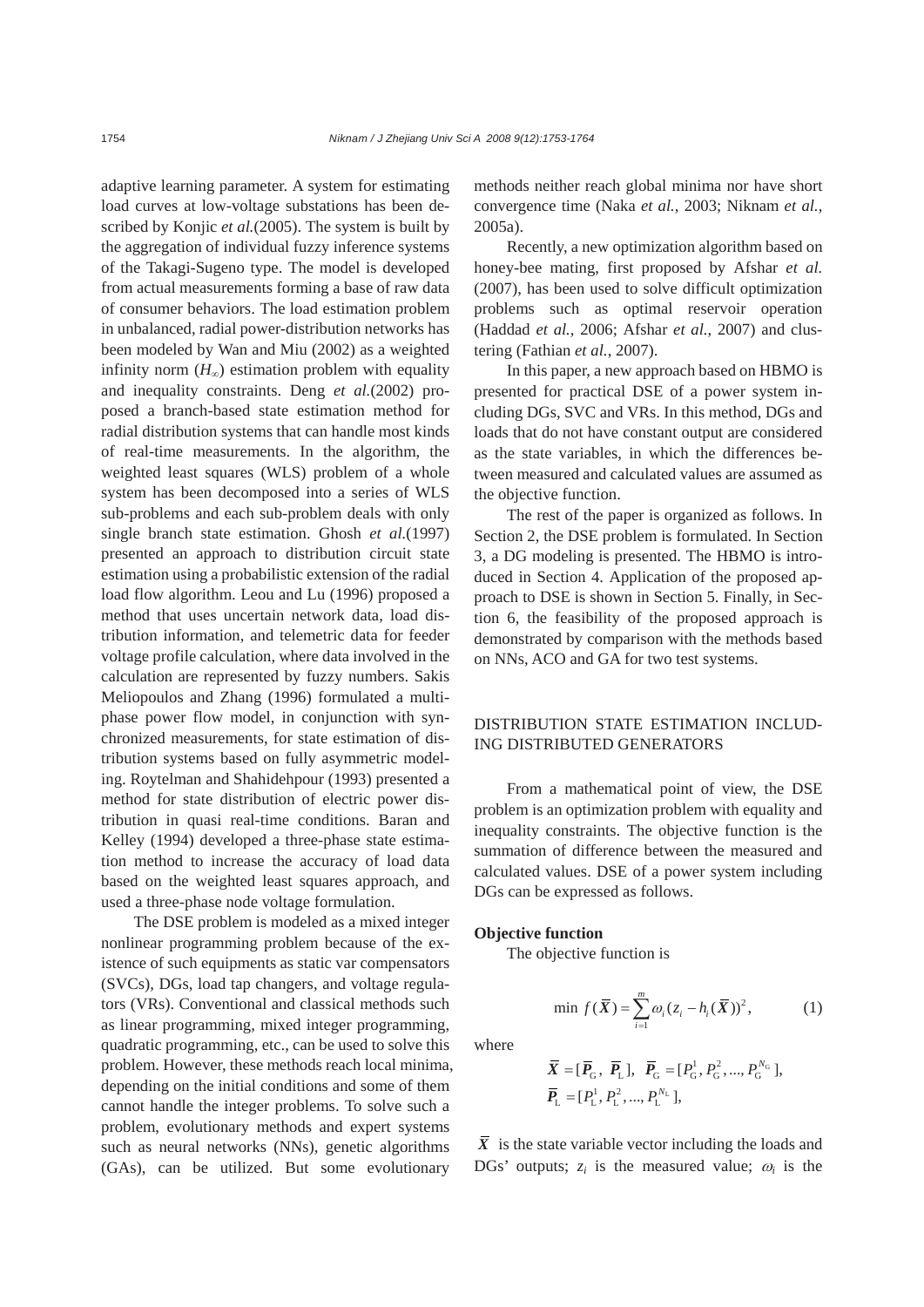weighting factor of the *i*th measured variable;  $h_i$  is the state equation of the *i*th measured variable; *m* is the number of measurements;  $N<sub>G</sub>$  and  $N<sub>L</sub>$  are the number of DGs and loads with variable outputs, respectively;

 $P_{\rm G}^i$  and  $P_{\rm L}^i$  are the active power of the *i*th DG and *i*th load, respectively.

#### **Constraints**

Constraints of the objective function are defined as follows.

(1) Active power constraints of DGs:

$$
P_{\rm G,min}^i \le P_{\rm G}^i \le P_{\rm G,max}^i, \ i = 1, 2, ..., N_{\rm G}, \ (2)
$$

where  $P_{\text{G, max}}^i$  and  $P_{\text{G, min}}^i$  are the maximum and minimum active power of the *i*th DG, respectively.

(2) Distribution line limits:

$$
\left| P_{ij}^{\text{Line}} \right| < P_{ij,\text{max}}^{\text{Line}},\tag{3}
$$

where  $\left| P_{ij}^{\text{Line}} \right|$  and  $P_{ij,\text{max}}^{\text{Line}}$  are the absolute power flowing over distribution lines and maximum transmission power between nodes *i* and *j*, respectively.

(3) Tap of transformers:

$$
T_i^{\min} < T_i < T_i^{\max}, \ i = 1, 2, \dots, N_t,\tag{4}
$$

where  $T_i^{\min}$ ,  $T_i^{\max}$  and  $T_i$  are the minimum, maximum and current tap positions of the *i*th transformer, respectively;  $N_t$  is the number of transformers and VRs installed along the feeder.

(4) Bus voltage magnitude:

$$
V_{\min} \le V_i \le V_{\max}, \ i = 1, 2, ..., N_{\text{b}}, \tag{5}
$$

where  $V_i$ ,  $V_{\text{max}}$  and  $V_{\text{min}}$  are the actual voltage magnitude of the *i*th bus, the maximum and minimum values of the voltage magnitudes, respectively;  $N<sub>b</sub>$  is the number of buses.

(5) Active power constraints of loads:

$$
P_{\text{L,min}}^{i} \le P_{\text{L}}^{i} \le P_{\text{L,max}}^{i}, \ i = 1, 2, ..., N_{\text{L}}, \tag{6}
$$

where  $P_{\text{L,min}}^i$  and  $P_{\text{L,max}}^i$  are the minimum and maximum active power of the *i*th load, respectively.

(6) Reactive power constraints of capacitors:

$$
0 \le Q_{\rm c}^i \le Q_{\rm c,max}^i, \ i = 1, 2, ..., N_{\rm c}, \tag{7}
$$

where  $Q_c^i$  and  $Q_{c,\text{max}}^i$  are the reactive power and maximum reactive power of the *i*th capacitor, respectively;  $N_c$  is the number of capacitors installed along the feeder.

(7) Unbalanced three-phase power flow equations.

It is assumed in this study that capacitors and VRs, which change stepwise and are installed along feeders, are locally controlled. During the search procedure, change of state variables (loads and DGs' outputs) may cause change of tap positions and capacitor banks, which consequently makes the objective function change discontinuously.

The number of measurements in distribution systems is usually less than that of the state variables. In order to have a unique solution, we make the following assumptions:

• Statuses of distribution lines and switches are known;

• A contracted load and distributed generation values are known at each node;

• Voltage and current at the substation bus (main bus) are known;

• If outputs of DGs and loads are fixed, the outputs and power factors are available;

• If outputs of DGs and loads are variable, the average outputs, the standard deviations, and the power factors can be obtained;

• Set points of VRs and local capacitors are known.

In this study the average and standard deviation values of DGs and loads, which are variable, are considered as the pseudo measurement devices. In Eq.(1),  $\omega_i$  should be considered high for real instrument devices and low for pseudo instrument devices. In this research these values are 10 and 0.1, respectively.

### DISTRIBUTED GENERATION MODELING

DGs are the electric energy resources connected to the distribution network. Since DGs are closely connected to the loads, they can increase the power quality and reliability from the customers' perspective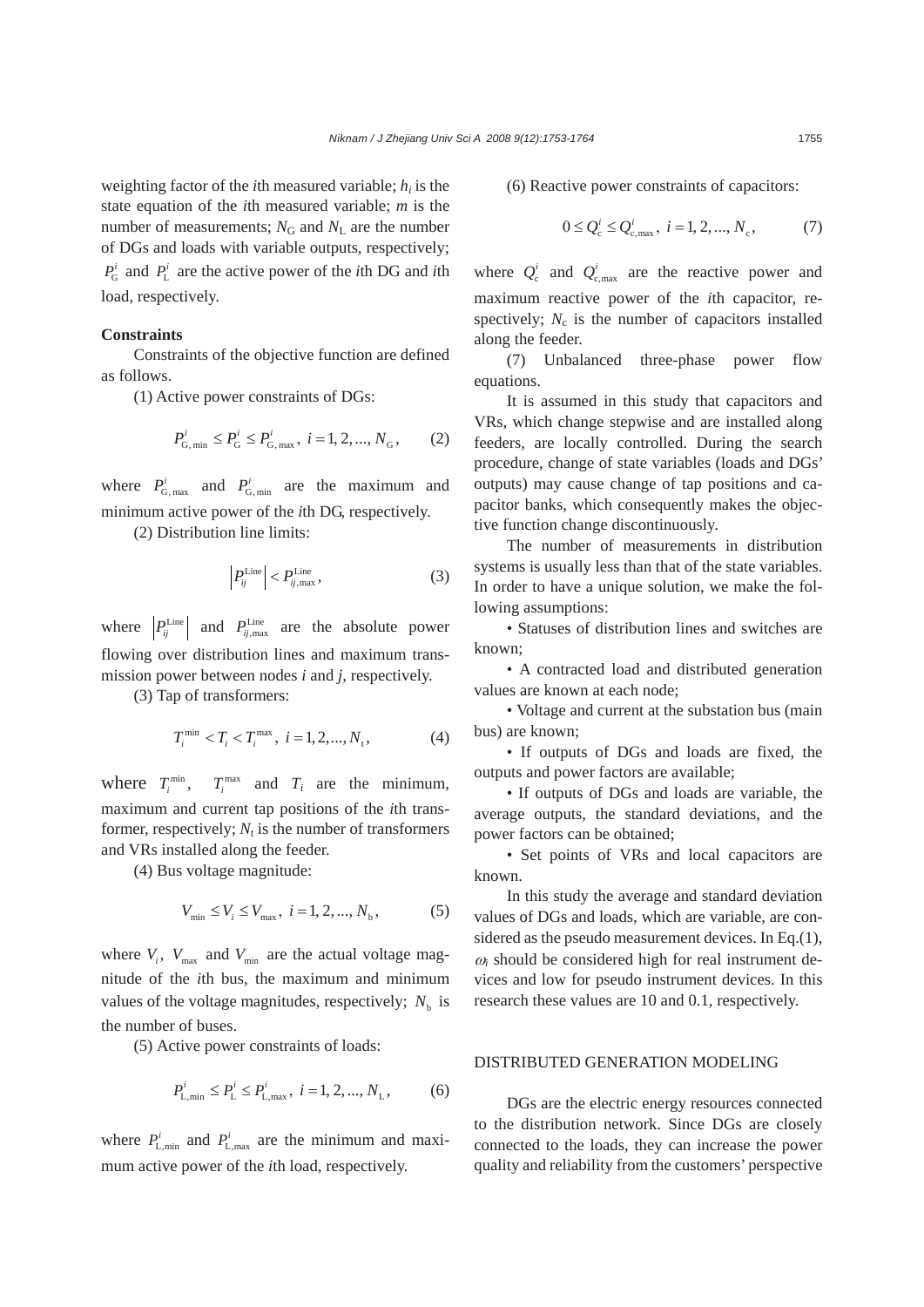and help the utilities to face the load growth by delaying the upgrade of distribution/transmission lines. In addition to that, small generating systems require limited capital investments and reduced authorizations to be installed. Also, DGs using renewable energies are often encouraged and financially supported thanks to their low environmental impact (Niknam, 2005; Niknam *et al.*, 2005b; Losi and Russo, 2005).

Generally, DGs in distribution load flow can be modeled as a PV or a PQ model. Since distribution networks are unbalanced three-phase systems, DGs can be controlled and operated in two forms: (1) simultaneous three-phase control, and (2) independent three-phase control or single-phase control. Therefore, with regard to the control methods and DGs models, four models can be defined for the simulation of these generators, as shown in Fig.1.



**Fig.1 Four models of distributed generators**. **(a) PQ model with simultaneous three-phase control; (b) PV model with simultaneous three-phase control; (c) PQ model with independent three-phase control; (d) PV model with independent three-phase control** 

When DGs are considered as the PV models, they have to be able to generate reactive power to maintain their voltage magnitudes. Several procedures have been presented to model DGs as the PV buses (Niknam, 2005; Niknam *et al.*, 2005b; Losi and Russo, 2005). Fig.1 shows the model of DGs based on their control type. In this study, DGs are modeled as the PQ model with simultaneous three-phase control (Fig.1a).

#### HONEY-BEE MODELING

The honey bee is a social insect that can survive only as a member of a community, or colony. The colony inhabits an enclosed cavity. The honey-bee community consists of three structurally different forms—the queen (reproductive female), the drone (male), and the worker (no reproductive female). These castes are associated with different functions in the colony; each caste possesses its own special instincts geared to the needs of the colony. The HBMO algorithm combines a number of different procedures. Each of them corresponds to a different phase of the mating process of the honey-bee that is presented in Fig.2 (Afshar *et al.*, 2007).

A drone mates with a queen probabilistically using an annealing function as follows (Haddad *et al.*, 2006):

$$
Prob(D)=exp(-\Delta(f)/S(t)), \qquad (8)
$$



**Fig.2 Honey-bee mating optimization algorithm (Afshar** *et al.***, 2007)**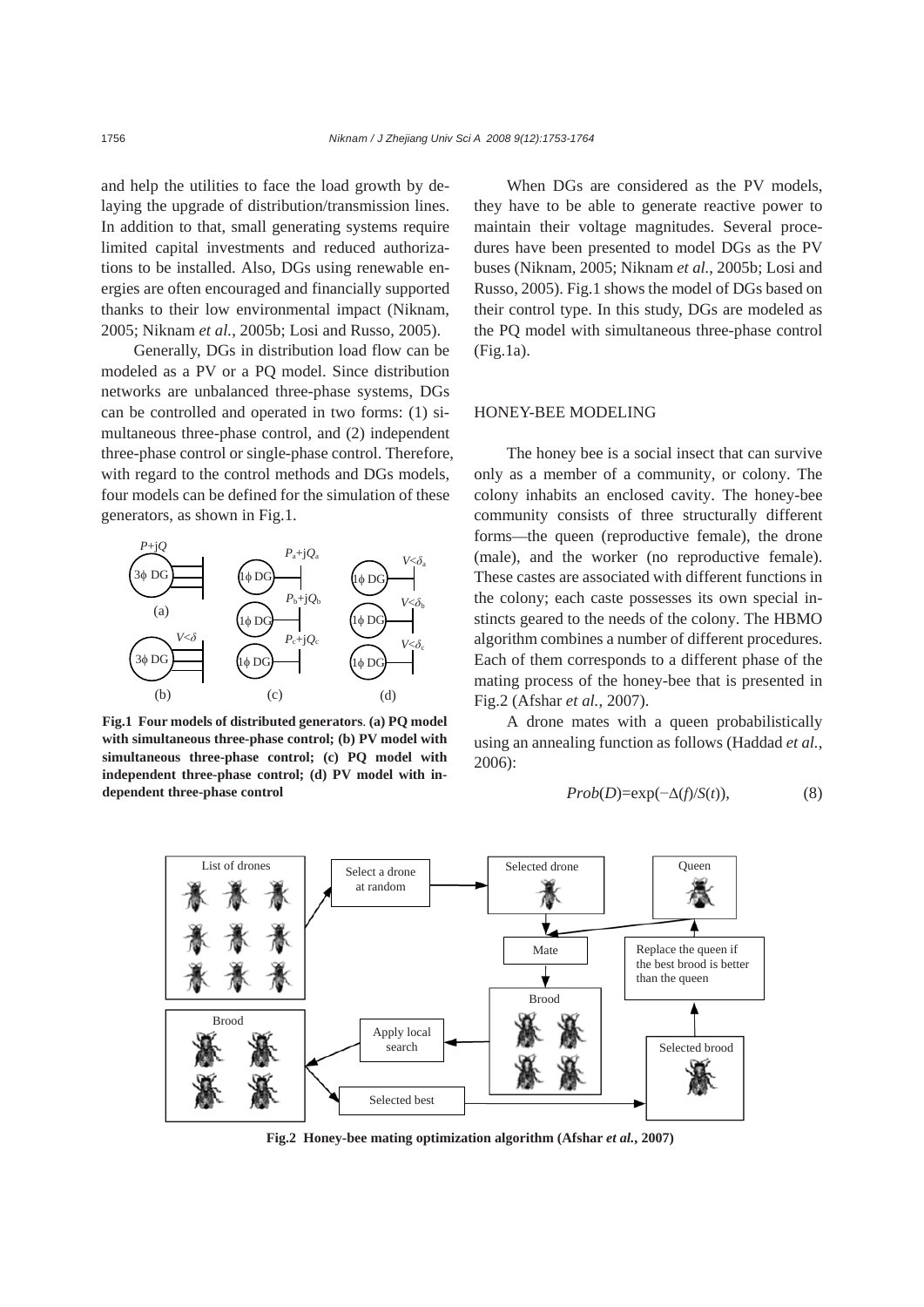where  $Prob(D)$  is the probability of adding the sperm of drone *D* to the spermatheca of the queen (that is, the probability of a successful mating),  $\Delta(f)$  is the absolute difference between the fitness of *D* and the fitness of the queen (for complete description of the calculation of the fitness function, see below), and *S*(*t*) is the speed of the queen at time *t*. The probability of mating is high when the queen is with the high speed level, or when the fitness of the drone is as good as the queen's. After each transition in space, the queen's speed and energy decrease according to the following

equations:

$$
S(t+1)=\alpha \cdot S(t),\tag{9}
$$

$$
En(t+1)=\alpha \cdot En(t), \qquad (10)
$$

where  $\alpha \in (0, 1)$  is the amount of speed and energy reduction after each transition and each step. Initially, the speed and energy of the queen are generated at random. The speed and energy have the same effect, and one of them should be used. In this study the speed of the queen is considered. A number of mating flights are realized. At the start of a mating flight drones are generated randomly and the queen selects a drone using the probabilistic rule in Eq.(8). If the mating is successful (i.e., the drone passes the probabilistic decision rule), the drone's sperm is stored in the queen's spermatheca. By using the crossover of the drone and the queen's genotypes, a new brood (trial solution) is generated, which can be improved later by employing workers to conduct a local search. One of the major differences between the HBMO algorithm and the classic evolutionary algorithms is that since the queen stores many drones' sperm in her spermatheca, she can utilize parts of the genotype of different drones to create a new solution which gives the possibility to have the fittest broods more. In real life, the role of the workers is restricted to brood care and for this reason the workers are not separate members of the population and they are used as local search procedures in order to improve the broods produced by the mating flight of the queen. Each of the workers has different capabilities and the choices of two different workers may produce different solutions. This is realized with the use of a number of single local search heuristics  $(N_{W1})$  and combinations of them  $(N_{\text{W2}})$ . Thus, the sum of these two numbers  $(N_W=N_{W1}+N_{W2})$  gives the number of workers. Each

of the broods is randomly chosen to be fed by the worker, which is also randomly selected. If the new brood is better than the current queen, it takes the place of the queen. If the brood fails to replace the queen, in the next mating flight this brood will be one of the drones.

## APPLICATION OF HBMO TO DSE

This section presents the application of the proposed algorithm for solving the DSE problem. It should be noted that the state variables are values of the loads and DGs whose outputs are variable, rather than voltage or current as used by conventional state estimations. To apply the HBMO, the following steps have to be taken.

Step 1: Define the input data.

In this step, the input data are defined, including the distribution line status, the real and pseudo measured values, DGs and loads status, the average and standard deviation of loads and DGs, the speed of the queen at the start of a mating flight  $(S_{\text{max}})$ , the speed of the queen at the end of a mating flight  $(S_{\text{min}})$ , the speed reduction schema ( $\alpha$ ), the number of iterations, the number of workers  $(N_{W})$ , the number of drones  $(N_D)$ , the size of the queen's spermatheca  $(N<sub>S</sub>)$  and the number of broods  $(N<sub>B</sub>)$ .

Step 2: Transfer the constrained DSE to the unconstrained DSE.

The proposed DSE problem needs to be transformed into an unconstrained one by constructing an augmented objective function incorporating penalty factors for any value violating the constraints.

$$
F(\overline{X}) = f(\overline{X}) + k_1 \sum_{j=1}^{N_{\text{eq}}} (J_j(\overline{X}_i))^2 + k_2 \sum_{l=1}^{N_{\text{neg}}} (\max(0, -g_l(\overline{X}_i)))^2,
$$
  

$$
J_j(\overline{X}) = 0, j = 1, 2, ..., N_{\text{eq}}; g_l(\overline{X}) > 0, l = 1, 2, ..., N_{\text{ueq}},
$$
  
(11)

where  $f(\bar{X})$  is the objective function value of the DSE problem; *N*eq and *N*ueq are the number of equality and inequality constraints, respectively;  $J_i(\bar{X}_i)$  and  $g_i(\overline{X}_i)$  are the equality and inequality constraints, respectively;  $k_1$  and  $k_2$  are the penalty factors. Since the constraints should be met,  $k_1$  and  $k_2$  should be high. In this study  $k_1 = k_2 = 100000$ .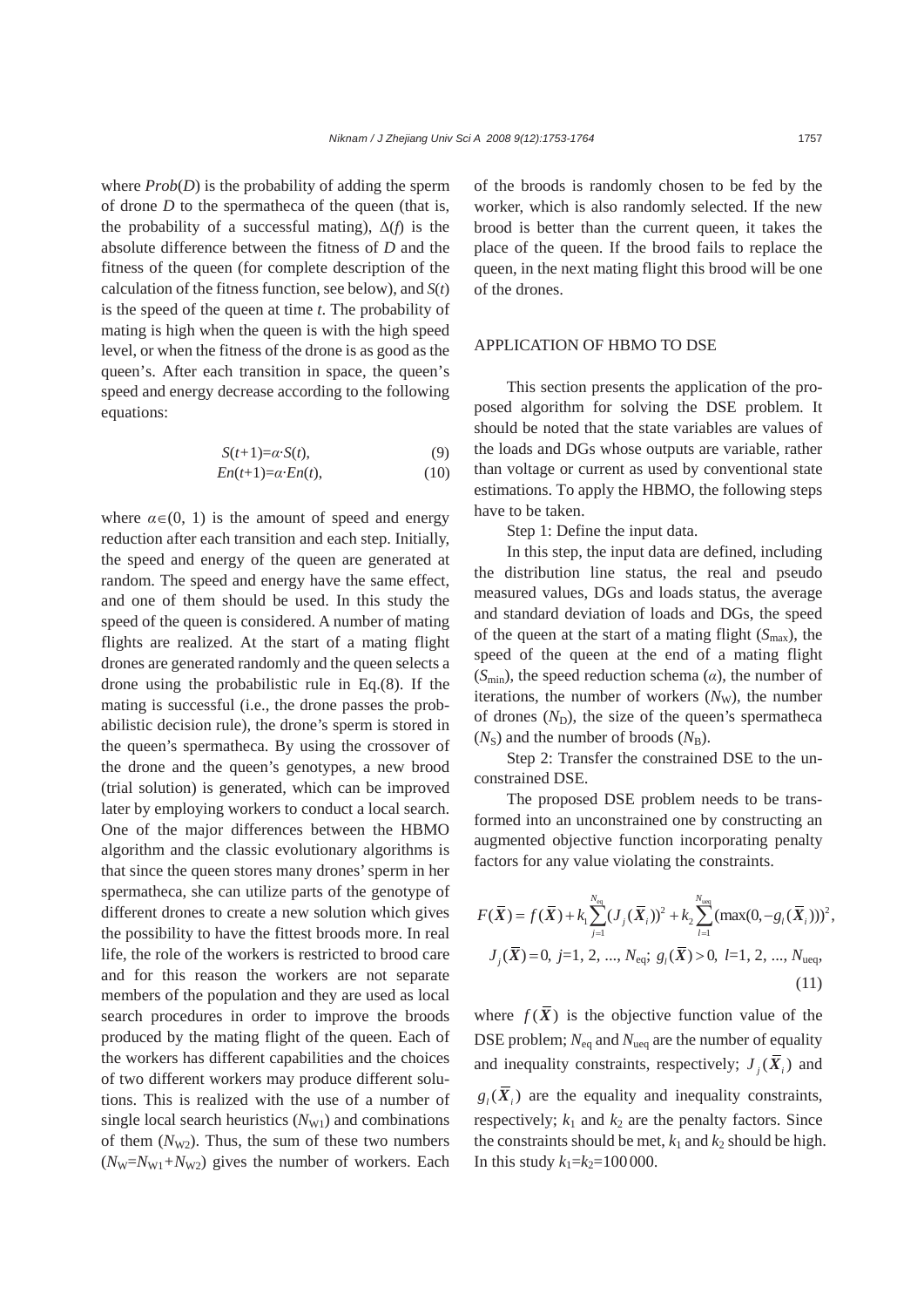In the DSE problem, the augmented objective function is calculated as follows. At first, the distribution load flow runs based on the state variables (values of loads and DGs). Based on the results of the distribution load flow,  $f(\bar{X})$  is calculated and the constraints are checked. Then the augmented objective function is calculated using the values of the objective function and constraints.

Step 3: Generate the initial population  $P_{\text{ini}}$ .

In this step, an initial population based on state variables is generated randomly, formulated as

$$
\boldsymbol{P}_{\text{ini}} = \begin{bmatrix} \overline{\boldsymbol{X}}_1 \\ \overline{\boldsymbol{X}}_2 \\ \vdots \\ \overline{\boldsymbol{X}}_N \end{bmatrix},
$$
(12)

where

 $\overline{X}_i = (x_i)_{1 \times n} = [P_{\text{G}, i}^1, P_{\text{G}, i}^2, ..., P_{\text{G}, i}^{N_{\text{G}}}, P_{\text{L}, i}^1, P_{\text{L}, i}^2, ..., P_{\text{L}, i}^{N_{\text{L}}}]$ , *i*=1, 2, ..., *N*;  $P_{G,\text{min}}^j \leq P_{G,i}^j \leq P_{G,\text{max}}^j, j=1, 2, ..., N_G;$  $P_{\text{L,min}}^k \leq P_{\text{L},i}^k \leq P_{\text{L,max}}^k$ ,  $k=1, 2, ..., N_{\text{L}}; n=N_{\text{G}}+N_{\text{L}}.$   $x_j$ is the *i*th state variable,  $n$  is the number of state variables, and *N* is the number of members in the initial population.

Step 4: Calculate the augmented objective function value.

In this step, the augmented objective function, Eq.(11), is to be evaluated for each individual by using the result of the distribution load flow.

Step 5: Sort the initial population based on the objective function values.

The initial population is ascending based on the value of the objective function.

Step 6: Select the queen.

The individual that has the minimum objective function  $(\overline{X}_{\text{best}})$  should be selected as the queen.

Step 7: Generate the queen speed  $S_{\text{queen}}$ .

The queen speed is randomly generated as

$$
S_{\text{queen}} = \text{rand}(\cdot)(S_{\text{max}} - S_{\text{min}}) + S_{\text{min}},\tag{13}
$$

where rand( $\cdot$ ) is a random function generator.

Step 8: Select the population of drones  $P_D$ .

The population of drones is selected from the sorted initial population as

$$
P_{\rm D} = \begin{bmatrix} D_1 \\ D_2 \\ \vdots \\ D_{N_{\rm D}} \end{bmatrix}, \tag{14}
$$

where  $\boldsymbol{D}_i = [P_{\text{G},i}^1, P_{\text{G},i}^2, ..., P_{\text{G},i}^{N_{\text{G}}}, P_{\text{L},i}^1, P_{\text{L},i}^2, ..., P_{\text{L},i}^{N_{\text{L}}}], \quad i=1,$ 2, ...,  $N_D$ .  $\boldsymbol{D}_i$  refers to the *i*th drone.

Step 9: Generate the queen's spermatheca matrix (mating flight) *S*p.

At the start of the mating flight, the queen flies with her maximum speed. A drone is randomly selected from the population of drones. The mating probability is calculated based on the objective function values of the queen and the selected drones. A number between 0 and 1 is randomly generated and compared with the calculated probability. If it is less than the calculated probability, the drone's sperm is sorted in the queen's spermatheca and the queen speed decreases. Otherwise, the queen speed decreases and another drone from the population of drones is selected until the speed of the queen reaches her minimum speed or the queen's spermatheca is full.

$$
S_p = \begin{bmatrix} S_1 \\ S_2 \\ \vdots \\ S_{N_s} \end{bmatrix},
$$
 (15)

where  $S_i = (s_j)_{1 \times n} = [P_{G_i}^1, P_{G_i}^2, ..., P_{G_i}^{N_G}, P_{L_i}^1, P_{L_i}^2, ..., P_{L_i}^{N_L}]$  $i=1, 2, ..., N_S$ .  $S_i$  represents the *i*th individual in the queen's spermatheca.

Step 10: Breeding process.

In this step, a population of broods is generated based on the mating between the queen and the drones stored in the queen's spermatheca. The *j*th brood is generated using the following process:

$$
\begin{cases}\n\overline{X}_{\text{best}} = [x_{\text{best}}^1, x_{\text{best}}^2, ..., x_{\text{best}}^n], \\
S_i = [s_i^1, s_i^2, ..., s_i^n], \\
B_j = \overline{X}_{\text{best}} + \beta(\overline{X}_{\text{best}} - S_i), j = 1, 2, ..., N_B,\n\end{cases}
$$
\n(16)

where  $\beta$  is a random number between 0 and 1, and  $\boldsymbol{B}_i$ refers to the *j*th brood.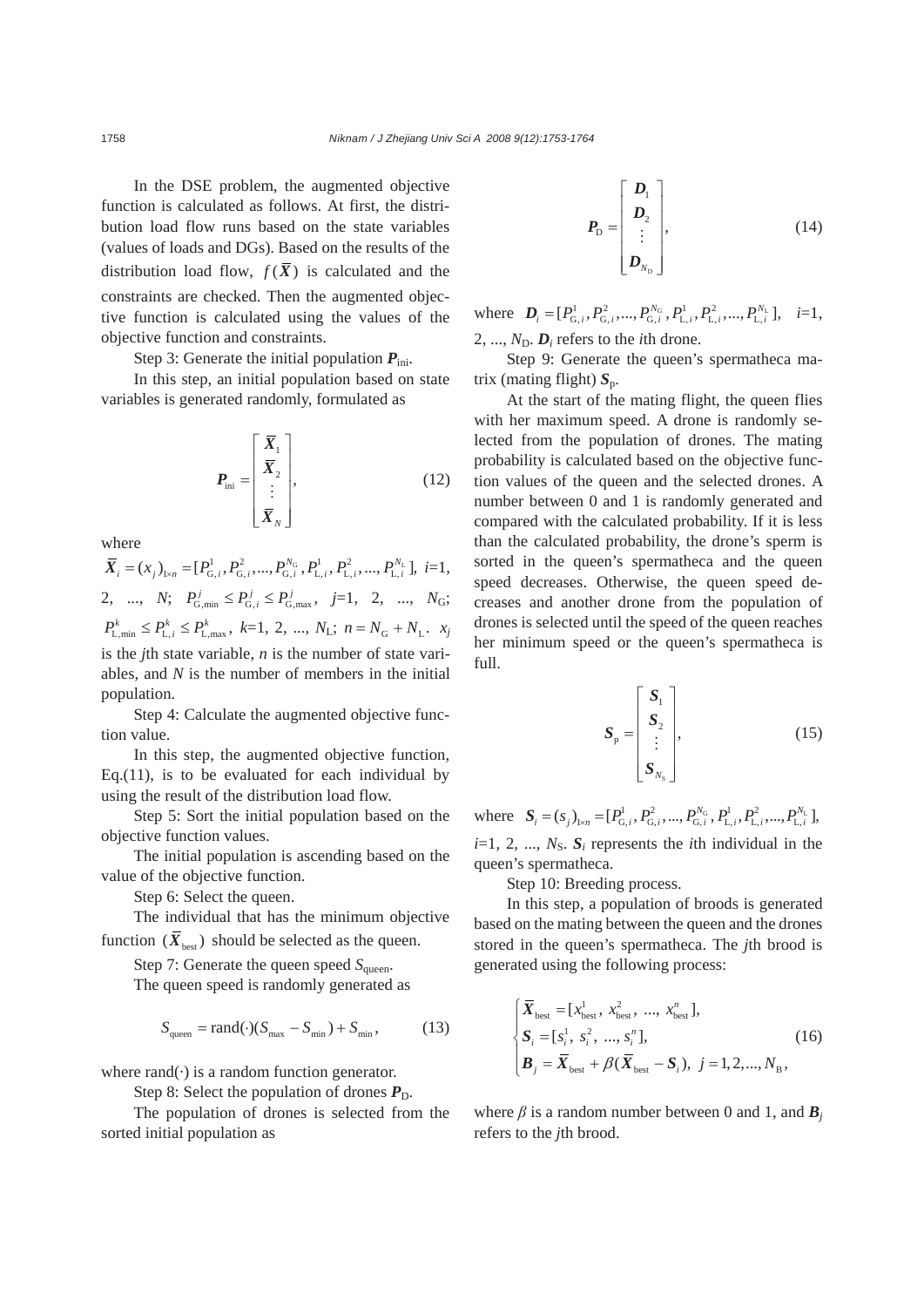Step 11: Feeding selected broods and the queen with the royal jelly by workers.

The population of broods is improved by applying different heuristic functions and mutation operators. At first the *i*th brood is randomly selected. Two integral numbers  $(B_1 \text{ and } B_2)$  between 1 and *n* are randomly generated. It is assumed  $B_1 < B_2$ . The brood is changed and improved as follows:

$$
B_i(j) = \begin{cases} B_i(j), & j < B_1 \text{ or } j > B_2, \\ \text{rand}(\cdot)(x_{\text{max}}^j - x_{\text{min}}^j) + x_{\text{min}}^j, & B_1 \le j \le B_2, \end{cases}
$$
(17)

where *i*=1, 2, ...,  $N_{\text{W}}$ ,  $x_{\text{max}}^j$  and  $x_{\text{min}}^j$  are the maximum and minimum values of the *j*th state variable, respectively.

Step 12: Calculate the augmented objective function value for the newly generated solutions.

The augmented objective function, Eq.(11), is to be evaluated for each individual of the newly generated solutions by using the result of the distribution load flow. If the new best solution is better than the queen, replace the queen with the new best solution.

Step 13: Check the termination criteria.

If the termination criteria are satisfied, end; else, discard all previous trial solutions and go to Step 3 until the convergence criteria are met.

## SIMULATION RESULTS

In this section, the proposed method is applied to DSE of two distribution test systems. It is assumed that the following information is available:

(1) Value of output for constant loads and DGs;

(2) Average value and standard deviation for variable DGs and loads;

(3) Values of measured points;

(4) Power factor of loads and DGs;

(5) Set points of VRs and local capacitors.

In the following, results for two cases—IEEE 34-bus radial test feeders and a realistic 80-bus 20 kV network—are presented.

#### **IEEE 34-bus radial test feeders**

Fig.3 shows the IEEE 34-bus radial distribution test feeders, whose associated specifications are presented in (Kersting, 1991).

For this system it is assumed that there are three DGs connected to buses 6, 17 and 29, respectively, whose specifications are presented in Table 1. There are also eight variable loads, whose specifications are demonstrated in Table 2.

**Table 1 Characteristics of the three generators** 

| Parameter                           | GH  | G <sub>2</sub> | 63 |
|-------------------------------------|-----|----------------|----|
| Average of active power output (kW) | 60  | 80             | 90 |
| Standard deviation (%)              | 25. | 15             | 15 |
| Power factor                        | 0.8 | 08             | 08 |

|          |          |                |                   |                                                                      | Standard                   |                                                            |
|----------|----------|----------------|-------------------|----------------------------------------------------------------------|----------------------------|------------------------------------------------------------|
| a        | b        | $\mathbf c$    | a                 | b                                                                    | $\mathbf c$                | deviation $(\%)$                                           |
| $\theta$ | 32       | 26             | $\Omega$          | 16.5                                                                 | 14                         | 20                                                         |
| 34       | $\Omega$ | $\theta$       | 18                | $\overline{0}$                                                       | $\overline{0}$             | 15                                                         |
| 136      | $\Omega$ | $\overline{0}$ | 70                | $\Omega$                                                             | $\overline{0}$             | 15                                                         |
| $\theta$ | 42       | $\theta$       | $\Omega$          | 22                                                                   | $\Omega$                   | 10                                                         |
| 27       | 27       | 27             | 22                | 22                                                                   | 22                         | 20                                                         |
| 134      | 134      | 134            | 107               | 107                                                                  | 107                        | 10                                                         |
| 20       | 20       | 131            | 16                | 16                                                                   | 73                         | 15                                                         |
| 20       | 20       | 62             | 16                | 16                                                                   | 38                         | 20                                                         |
|          |          | VR1<br>Q.      | 16                | VR <sub>2</sub><br>19<br>18                                          | 24<br>20<br>23<br>21<br>22 | 30<br>34 <sub>1</sub><br>32<br><b>26</b><br>27<br>33<br>29 |
|          |          |                | Active power (kW) | 14<br>13<br>VR: voltage regulator; LTC: load tap changer transformer |                            | Reactive power $(kV·A)$                                    |

**Table 2 Characteristics of variable loads** 

*<sup>C</sup>*<sup>2</sup> **Fig.3 Single-line diagram of IEEE 34-bus radical distribution test feeders**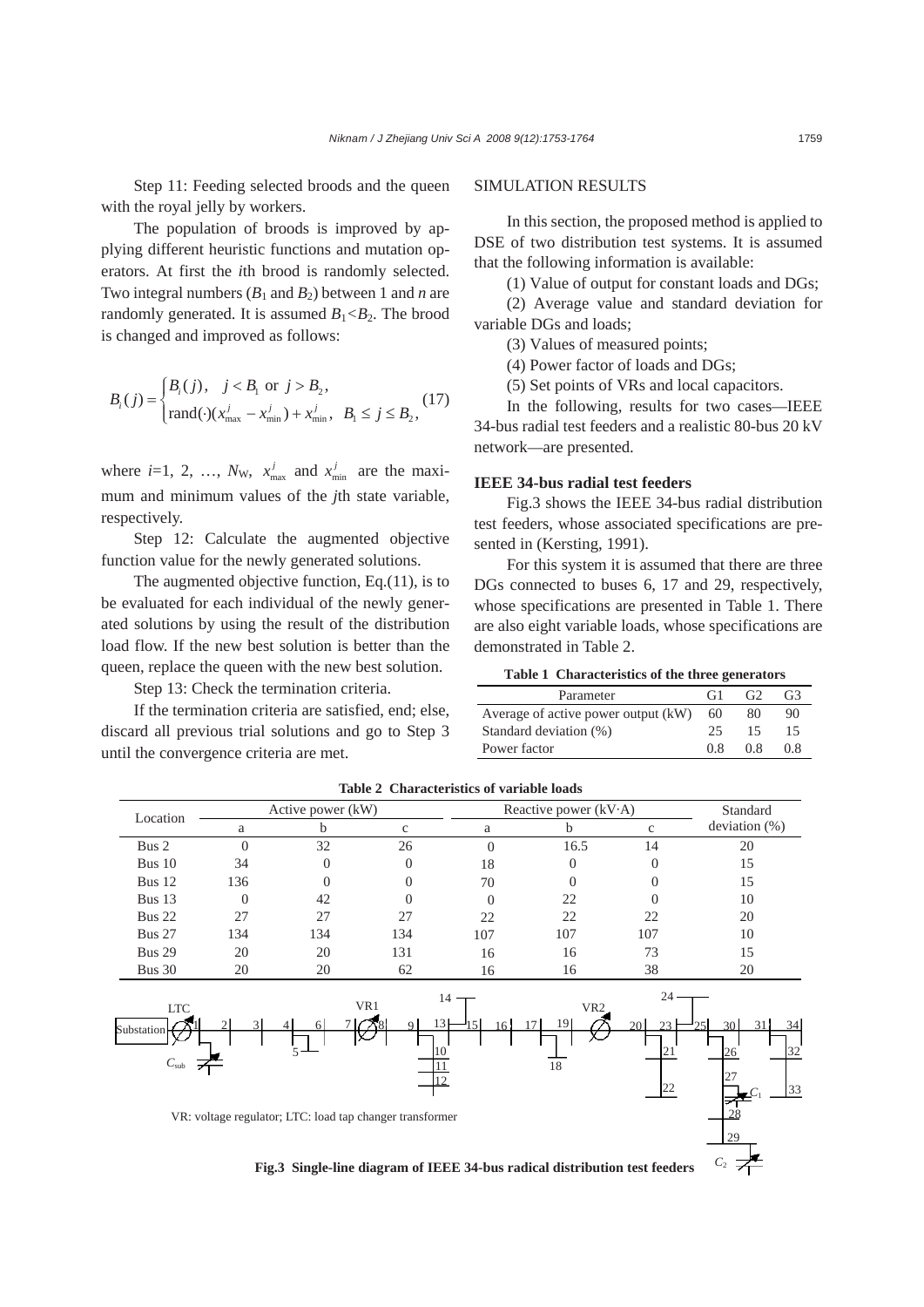It is assumed that there are three measurement devices installed on buses 1, 15 and 25, respectively. The values of these devices are obtained using the results of the distribution load flow.

There are several parameters to be determined for implementation of the HBMO algorithm. Simulation was carried out to find the best value of each parameter. The results are shown in Table 3.

One hundred random trails were performed for each parameter set. The best values for these parameters are selected as follows:  $S_{\text{max}}=1$ ,  $S_{\text{min}}=0.2$ ,  $\alpha$ =0.93,  $N_{\rm D}$ =20,  $N_{\rm W}$ = $N_{\rm S}$ = $N_{\rm B}$ =15.

Tables 4~8 show the simulation results of ACO, GA, NN, and the proposed method for estimation of loads and DGs values, respectively.

|                  | Parameter Maximum limit Minimum limit Step size |                |         |
|------------------|-------------------------------------------------|----------------|---------|
| $S_{\text{max}}$ | 1.5                                             | 1.0            | $-0.10$ |
| $S_{\min}$       | 0.2                                             | $\overline{0}$ | $-0.01$ |
| $\alpha$         | 1                                               | 0.8            | $-0.01$ |
| $N_{\rm W}$      | 20                                              | 1              | 1       |
| $N_{\rm D}$      | 30                                              | 1              | 1       |
| $N_{\rm S}$      | 20                                              | 1              | 1       |
| $N_{\rm B}$      | 20                                              | 1              | 1       |

**Table 3 Ranges of algorithmic parameters** 

*S*max, *S*min: speeds of the queen at the start and the end of a mating flight, respectively;  $\alpha$ : speed reduction schema;  $N_{\rm W}$ ,  $N_{\rm D}$ ,  $N_{\rm S}$ ,  $N_{\rm B}$ . numbers of workers, drones, queen's spermatheca, broods, respectively

**Table 4 Simulation results of ACO for the actual and estimated values of loads at different locations (active power: kW; reactive power: kV**·**A)**\*

|              | Phase Power type | Value type | Bus 2    | Bus $10$ | Bus $12$ | <b>Bus 13</b> | <b>Bus 22</b> | <b>Bus 27</b> | <b>Bus 29</b> | Bus $30$ |
|--------------|------------------|------------|----------|----------|----------|---------------|---------------|---------------|---------------|----------|
|              | Active           | Actual     | $\Omega$ | 35       | 140      | $\Omega$      | 28            | 140           | 21            | 21       |
|              |                  | Estimated  | $\Omega$ | 35.2     | 141.3    | $\Omega$      | 27.8          | 140.8         | 20.7          | 21.0     |
| a            | Reactive         | Actual     | 0        | 18.5     | 74       | $\Omega$      | 23            | 113           | 17            | 17       |
|              |                  | Estimated  | $\Omega$ | 18.9     | 72.9     | $\Omega$      | 22.8          | 112.9         | 17.2          | 16.8     |
|              | Active           | Actual     | 33       | $\theta$ | $\Omega$ | 44            | 28            | 140           | 21            | 21       |
| b            |                  | Estimated  | 33.2     | $\Omega$ | $\Omega$ | 43.6          | 28.8          | 140.8         | 21.6          | 20.9     |
|              | Reactive         | Actual     | 17       | $\Omega$ | $\Omega$ | 23            | 23            | 113           | 17            | 17       |
|              |                  | Estimated  | 16.3     | $\Omega$ | $\Omega$ | 22.4          | 23.8          | 112.2         | 16.9          | 17.8     |
|              | Active           | Actual     | 28       | $\theta$ | $\Omega$ | $\Omega$      | 28            | 140           | 137           | 65       |
|              |                  | Estimated  | 27.6     | $\Omega$ | $\theta$ | $\theta$      | 28.4          | 141.3         | 136.9         | 63.4     |
| $\mathbf{C}$ | Reactive         | Actual     | 15       | $\Omega$ | $\Omega$ | $\Omega$      | 23            | 113           | 77            | 40       |
|              |                  | Estimated  | 14.3     | $\Omega$ | $\Omega$ | $\theta$      | 22.7          | 112.4         | 78.7          | 38.5     |

\* Data come from (Niknam, 2005; Niknam *et al.*, 2005a; 2005b). Simulation conditions are: number of colonies=30; number of ants in each colony=10; evaporation rate ρ=0.9; control parameters for determining the weight of trail intensity (*γ*<sub>1</sub>) and length of path (*γ*<sub>2</sub>): *γ*<sub>1</sub>=4, *γ*<sub>2</sub>=2

**Table 5 Simulation results of GA for the actual and estimated values of loads at different locations (active power: kW; reactive power: kV**·**A)**\*

|             | Phase Power type | Value type | Bus 2          | Bus <sub>10</sub> | Bus $12$       | Bus $13$ | Bus 22 | <b>Bus 27</b> | <b>Bus 29</b> | Bus $30$ |
|-------------|------------------|------------|----------------|-------------------|----------------|----------|--------|---------------|---------------|----------|
|             | Active           | Actual     | $\theta$       | 35                | 140            | $\Omega$ | 28     | 140           | 21            | 21       |
|             |                  | Estimated  | $\theta$       | 36.2              | 140.1          | $\theta$ | 27.8   | 140.1         | 20.6          | 20.1     |
| a           | Reactive         | Actual     | $\theta$       | 18.5              | 74             | $\Omega$ | 23     | 113           | 17            | 17       |
|             |                  | Estimated  | $\overline{0}$ | 18.2              | 73.5           | $\theta$ | 22.3   | 112.1         | 16.1          | 16.8     |
|             | Active           | Actual     | 33             | $\Omega$          | $\Omega$       | 44       | 28     | 140           | 21            | 21       |
| b           |                  | Estimated  | 33.8           | $\Omega$          | $\Omega$       | 45.6     | 27.8   | 140.6         | 20.7          | 21.9     |
|             | Reactive         | Actual     | 17             | $\Omega$          | $\Omega$       | 23       | 23     | 113           | 17            | 17       |
|             |                  | Estimated  | 17.6           | $\Omega$          | 0              | 22.6     | 23.2   | 113.8         | 16.4          | 17.0     |
|             | Active           | Actual     | 28             | $\Omega$          | $\theta$       | $\Omega$ | 28     | 140           | 137           | 65       |
|             |                  | Estimated  | 27.4           | $\Omega$          | $\overline{0}$ | $\Omega$ | 28.4   | 140.1         | 137.1         | 65.1     |
| $\mathbf c$ | Reactive         | Actual     | 15             | $\Omega$          | $\overline{0}$ | $\Omega$ | 23     | 113           | 77            | 40       |
|             |                  | Estimated  | 14.2           | $\Omega$          | $\overline{0}$ | $\Omega$ | 23.5   | 112.9         | 76.2          | 38.2     |

\* Data come from (Niknam, 2005; Niknam *et al.*, 2005a; 2005b). Integer strings instead of binary coding are used to represent value of variables, and include the following processes (Haupt and Haupt, 1999): representation and initialization, fitness function, reproduction operation, crossover operation, and mutation operation. Simulation conditions are: initial population=1 000; selected population=100; mutation=4%; crossover probability=0.7~0.8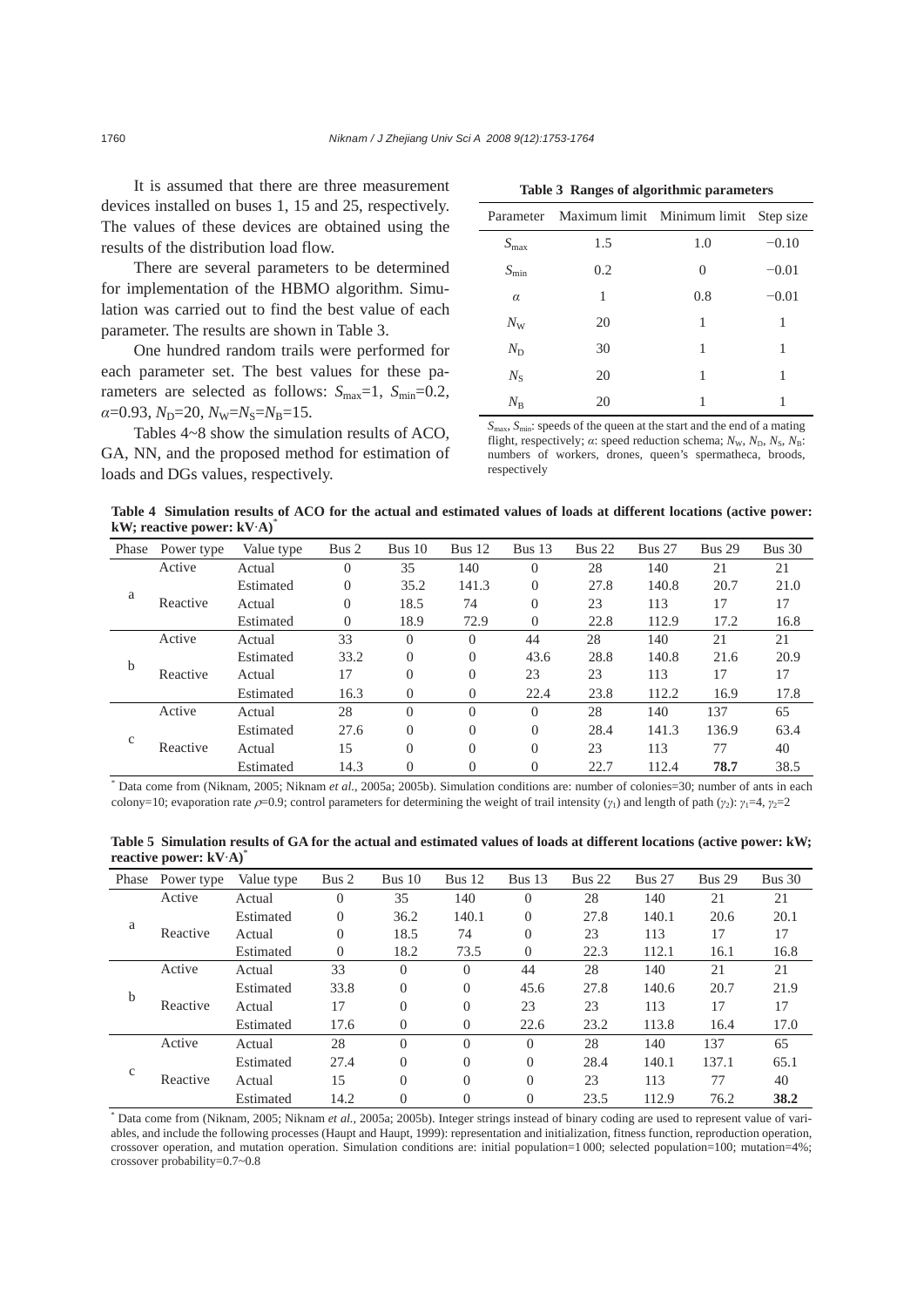|              | Phase Power type | Value type | Bus 2    | Bus $10$ | Bus $12$       | Bus $13$ | Bus $22$ | <b>Bus 27</b> | <b>Bus 29</b> | Bus $30$ |
|--------------|------------------|------------|----------|----------|----------------|----------|----------|---------------|---------------|----------|
|              | Active           | Actual     | $\Omega$ | 35       | 140            | $\Omega$ | 28       | 140           | 21            | 21       |
|              |                  | Estimated  | $\Omega$ | 35.0     | 144.3          | $\Omega$ | 28.0     | 140.9         | 20.0          | 21.2     |
| a            | Reactive         | Actual     | $\theta$ | 18.5     | 74             | $\Omega$ | 23       | 113           | 17            | 17       |
|              |                  | Estimated  | $\Omega$ | 19.0     | 74.2           | $\Omega$ | 22.6     | 112.9         | 16.5          | 16.7     |
|              | Active           | Actual     | 33       | $\Omega$ | $\Omega$       | 44       | 28       | 140           | 21            | 21       |
| b            |                  | Estimated  | 31.5     | $\theta$ | $\overline{0}$ | 45.7     | 27.9     | 141.9         | 20.1          | 22.1     |
|              | Reactive         | Actual     | 17       | $\Omega$ | $\theta$       | 23       | 23       | 113           | 17            | 17       |
|              |                  | Estimated  | 16.7     | $\theta$ | $\theta$       | 22.8     | 22.6     | 112.3         | 16.7          | 17.7     |
|              | Active           | Actual     | 28       | $\Omega$ | $\theta$       | $\Omega$ | 28       | 140           | 137           | 65       |
|              |                  | Estimated  | 29.0     | $\theta$ | $\theta$       | $\Omega$ | 27.3     | 140.9         | 135.4         | 63.2     |
| $\mathbf{C}$ | Reactive         | Actual     | 15       | $\theta$ | $\overline{0}$ | $\Omega$ | 23       | 113           | 77            | 40       |
|              |                  | Estimated  | 14.2     | $\theta$ | $\overline{0}$ | $\theta$ | 22.1     | 114.3         | 76.3          | 38.3     |

**Table 6 Simulation results of NN for the actual and estimated values of loads at different locations (active power: kW; reactive power: kV**·**A)**\*

\* Data come from (Niknam, 2005; Niknam *et al.*, 2005a; 2005b). Simulation conditions are: number of total patterns=2 000; number of training patterns=1 500; test data=500; number of hidden layers=1; number of neurons in hidden layers=4; number of neurons in input layers=number of measurement devices; number of neurons in output layers=number of DGs+number of loads

**Table 7 Simulation results of HBMO for the actual and estimated values of loads at different locations (active power: kW; reactive power: kV**·**A)**\*

| Phase       | Power type | Value type | Bus 2    | Bus <sub>10</sub> | Bus 12   | Bus $13$       | Bus 22 | <b>Bus 27</b> | Bus 29 | <b>Bus 30</b> |
|-------------|------------|------------|----------|-------------------|----------|----------------|--------|---------------|--------|---------------|
|             | Active     | Actual     | $\theta$ | 35                | 140      | 0              | 28     | 140           | 21     | 21            |
|             |            | Estimated  | $\Omega$ | 35.1              | 39.3     | $\overline{0}$ | 28.2   | 140.4         | 20.6   | 21.1          |
| a           | Reactive   | Actual     | $\Omega$ | 18.5              | 74       | $\theta$       | 23     | 113           | 17     | 17            |
|             |            | Estimated  | $\Omega$ | 18.1              | 75.2     | $\Omega$       | 22.6   | 112.2         | 17.1   | 17.2          |
|             | Active     | Actual     | 33       | $\Omega$          | $\Omega$ | 44             | 28     | 140           | 21     | 21            |
| b           |            | Estimated  | 33.0     | $\Omega$          | $\theta$ | 43.24          | 28.3   | 139.8         | 20.1   | 21.3          |
|             | Reactive   | Actual     | 17       | $\Omega$          | $\theta$ | 23             | 23     | 113           | 17     | 17            |
|             |            | Estimated  | 16.6     | $\Omega$          | $\theta$ | 23.55          | 23.4   | 113.2         | 17.0   | 17.2          |
|             | Active     | Actual     | 28       | $\theta$          | $\Omega$ | $\Omega$       | 28     | 140           | 137    | 65            |
|             |            | Estimated  | 27.7     | $\Omega$          | $\theta$ | $\theta$       | 27.5   | 139.1         | 138.6  | 65.1          |
| $\mathbf c$ | Reactive   | Actual     | 15       | $\Omega$          | $\theta$ | $\Omega$       | 23     | 113           | 77     | 40            |
|             |            | Estimated  | 14.8     | $\Omega$          | $\theta$ | $\theta$       | 22.7   | 114.6         | 77.3   | 41.2          |

**Table 8 Comparison of the actual and estimated values of DGs** 

| DG |        | <b>HBMO</b> | ACO    |           |        | GА        | NΝ     |           |
|----|--------|-------------|--------|-----------|--------|-----------|--------|-----------|
|    | Actual | Estimated   | Actual | Estimated | Actual | Estimated | Actual | Estimated |
| G1 | 56     | 57.1        | 56     | 56.3      | 56     | 57.4      | 56     | 58.2      |
| G2 | 85     | 84.2        | 85     | 86.9      | 85     | 83.4      | 85     | 84.2      |
| G3 | 85     | 85.6        | 85     | 86.3      | 85     | 87.7      | 85     | 87.6      |

According to Tables 4~8, the maximum error of HBMO between the values of the estimated and actual loads is 1.2, while for the ACO, GA and NN they are 1.7, 1.8 and 4.3, respectively. The maximum errors of HBMO, ACO, GA and NN for estimation of DG outputs are 1.1, 1.9, 2.7 and 2.6, respectively. The simulation results show that the accuracy of the proposed algorithm is better than those of other algorithms.

Table 9 shows the execution time and average

and standard deviation for different runs of these algorithms. The execution time of the NN algorithm is less than that of the proposed method, while the proposed method is more feasible than NN. The reason is that NN results need too many training patterns, but the proposed algorithm requires only network data and measured values. The execution time of the proposed method changes between 15 s and 20 s, which is less than that obtained by other evolutionary algorithms.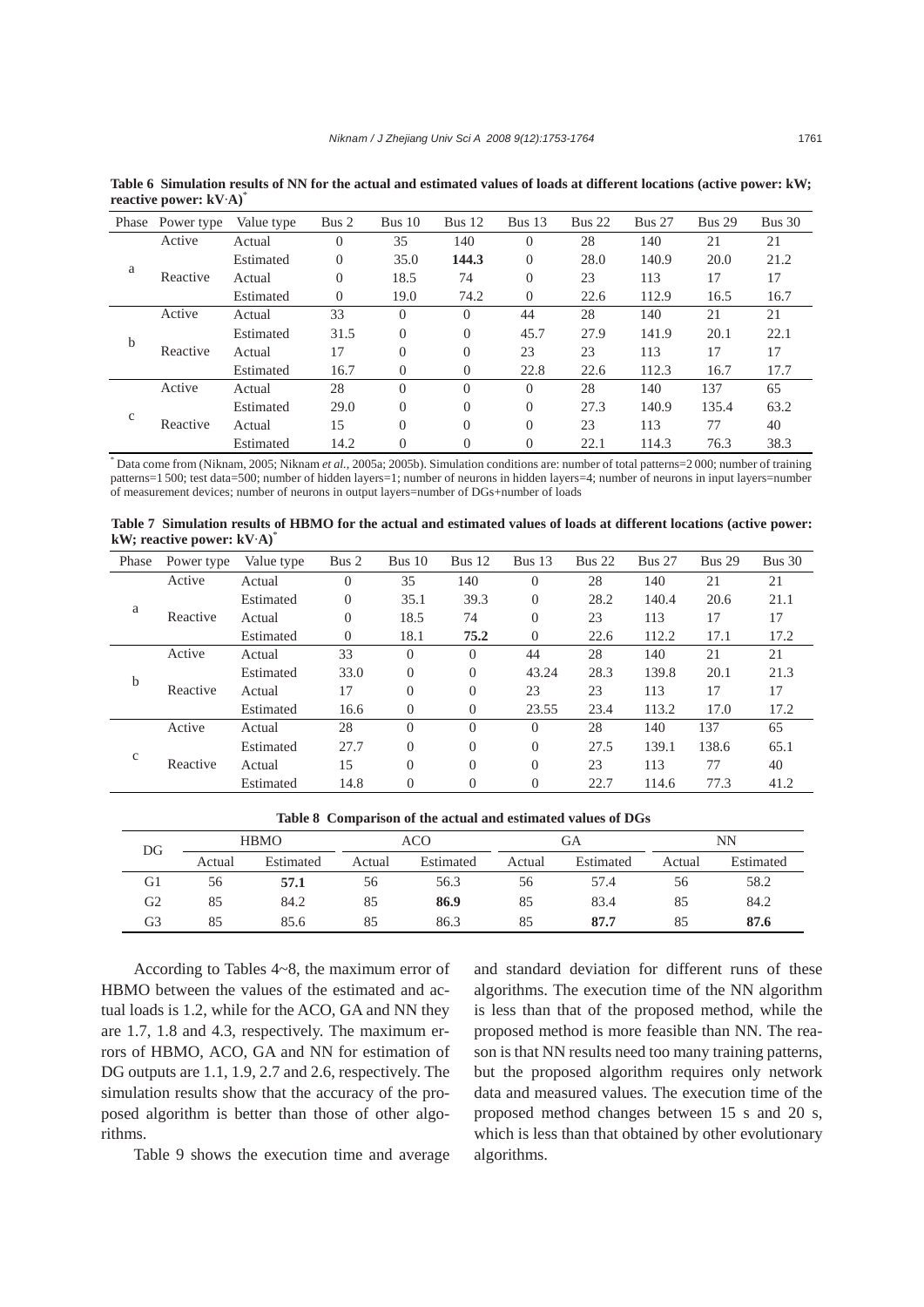| Method      | <b>Execution</b> time<br>(s) | Average<br>$(x10^{-3})$ | Standard<br>deviation $(\%)$ |
|-------------|------------------------------|-------------------------|------------------------------|
| <b>ACO</b>  | $20 - 40$                    | 0.20                    | 10                           |
| <b>GA</b>   | $100 - 120$                  | 0.30                    | 12                           |
| <b>NN</b>   | $\sim$ 0                     | 1.20                    |                              |
| <b>HBMO</b> | $15 - 20$                    | 0.18                    |                              |

**Table 9 Comparison of execution time, average, and standard deviation for different runs** 

As shown in Table 9, the average evaluation value of the proposed algorithm for different runs is  $0.18\times10^{-3}$ , which is approximately 90%, 60% and 15% of that obtained by ACO, GA and NN, respectively. The standard deviation of NN is zero, which is less than that of other algorithms, but the results of NN depend on the number of training patterns. These results indicate that the quality of the solutions obtained by HBMO is higher than that of others.

Tables 10 and 11 show the simulation results for the following errors.

Maximum individual relative error:

*MIRE* (%) = max 
$$
(|X_{est}(i) - X_{true}(i)| / |X_{true}(i)|) \times 100.
$$
 (18)

Maximum individual absolute error:

$$
MIAE = \max\left( \left| X_{\text{est}}(i) - X_{\text{true}}(i) \right| \right). \tag{19}
$$

In Eqs.(18) and (19),  $X_{est}(i)$  and  $X_{true}(i)$  are the estimated and actual values of the *i*th bus, respectively.

**Table 10 Maximum individual relative and absolute errors for estimated loads and the bus where the error occurs** 

| Method      | Relative error      |    | Absolute error |          |  |  |
|-------------|---------------------|----|----------------|----------|--|--|
|             | Location<br>MIRE(%) |    | <i>MIAE</i>    | Location |  |  |
| ACO         | 4.88                | 30 | 1.67           | 29       |  |  |
| <b>HBMO</b> | 4.10                | 29 | 1.24           | 12       |  |  |
| <b>NN</b>   | 5.13                | 2  | 4.31           | 12       |  |  |
| GA          | 5.33                |    | 1.77           | 30       |  |  |

**Table 11 Maximum individual relative and absolute errors for estimated DGs** 

| Method      | Relative error |                 | Absolute error |                 |  |  |
|-------------|----------------|-----------------|----------------|-----------------|--|--|
|             | MIRE(%)        | Location        | <i>MIAE</i>    | Location        |  |  |
| ACO         | 2.24           | DG <sub>2</sub> | 1.90           | DG2             |  |  |
| <b>HBMO</b> | 1.96           | DG1             | 1.10           | DG1             |  |  |
| NΝ          | 3.93           | DG1             | 2.64           | DG <sub>3</sub> |  |  |
| GA          | 3.14           | DG3             | 2.67           | DG3             |  |  |

According to the results of Tables 10 and 11, the mentioned errors of the HBMO algorithm for estimation of loads are 4.10% and 1.24, respectively, which are the minima. The errors of the HBMO algorithm for estimation of DGs are 1.96% and 1.10, respectively. The results show that the HBMO algorithm can generate higher quality solutions compared with ACO, GA and NN algorithms.

## **A realistic 80-bus 20 kV network**

Fig.4 shows the single-line diagram of a realistic 80-bus 20 kV network used to supply power demand in an urban area located in the Fars Province, Iran (Niknam *et al*., 2005b). As there is no DG in this network currently, it is assumed that there are six DGs, whose specifications are given in Table 12. Also there are 10 variable loads whose specifications are demonstrated in Table 13. The network is symmetrical.

|  | Table 12 Characteristics of generators |  |  |
|--|----------------------------------------|--|--|
|--|----------------------------------------|--|--|

|                                     |         | $\overline{\phantom{a}}$ |     |     |          |     |
|-------------------------------------|---------|--------------------------|-----|-----|----------|-----|
| Parameter                           | G1      | G2                       | G3  | G4  | Gi5      | G6  |
| Average of active power output (kW) | 60      | 80                       | 90  | 120 | 200      | 150 |
| Standard deviation (%)              | 25      | 15                       |     |     |          |     |
| Power factor                        | $0.8\,$ | 0.8                      | 0.8 | 0.8 | $_{0.8}$ | 0.8 |
| Actual value (kW)                   | 50      | 75                       | 85  | 125 | 210      | 140 |

| Table 13 Characteristics of variable loads |
|--------------------------------------------|
|--------------------------------------------|

| Location                 |         | Active power output (kW) |         | Reactive power output $(kV·A)$ |                  |  |
|--------------------------|---------|--------------------------|---------|--------------------------------|------------------|--|
|                          | Average | Actual value             | Average | Actual value                   | deviation $(\%)$ |  |
| Buses 2, 25, 28, 30      | 200     | 210                      | 110     | 105                            | 10               |  |
| Buses 43, 56, 63, 75, 78 | l 50    | 160                      | 80      |                                | 10               |  |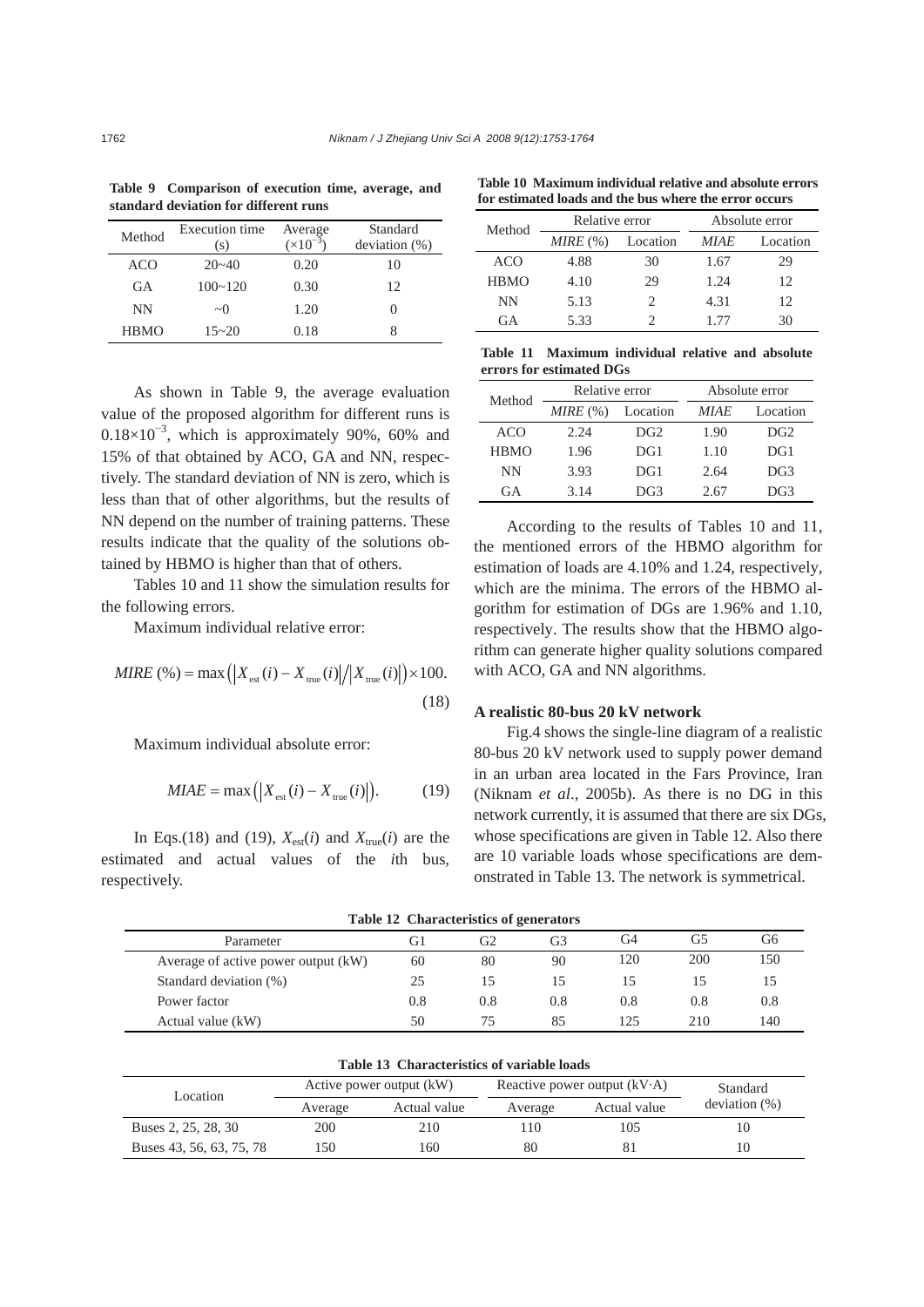

**Fig.4 Single-line diagram of a realistic 80-bus test system**

The simulation results of the proposed method, ACO, GA and NN are presented in Table 14. The execution time of HBMO is between 15 s and 20 s for different runs, which is less than that of GA and ACO but more than that of NN. The standard deviation of NN is zero, as illustrated in Table 14, but the average evaluation value of NN is the worst, and the results of NN highly depend on the training patterns. The average evaluation value of HBMO is  $0.19 \times 10^{-3}$ , which is the best. These results demonstrate that the proposed algorithm converges to a global optimum with a smaller standard deviation and less execution time.

**Table 14 Comparison of execution time, average, and standard deviation for different executions** 

| Method      | Average      | <b>Execution</b> time | Standard         |  |  |
|-------------|--------------|-----------------------|------------------|--|--|
|             | $(x10^{-3})$ | (S)                   | deviation $(\%)$ |  |  |
| ACO         | 0.40         | $30 - 40$             | 10               |  |  |
| GA          | 0.90         | $120 - 130$           | 13               |  |  |
| NN          | 1.80         | $\sim$ ()             |                  |  |  |
| <b>HBMO</b> | 0.19         | $15 - 20$             |                  |  |  |

### **CONCLUSION**

In this study, an efficient evolutionary approach based on the HBMO algorithm is introduced to estimate distribution state variables in the presence of DGs. The simulation results show that the execution time of the proposed algorithm is significantly shorter compared to GA and ACO, and give the general idea that the method can be implemented without any restriction in practical networks. The proposed algorithm requires more execution time than the NN algorithm, but it is more feasible as it requires only network data and measured values, while the NN algorithm needs too many training patterns. The proposed algorithm reaches a better optimal solution compared with other methods and has a small

standard deviation for different trials. Also, the simulation results indicate that the estimation errors are at acceptable levels. The proposed DSE can estimate the states of system when the measurement devices have errors. The proposed algorithm can estimate appropriate loads and DG outputs at each node with limited measurement points in distribution networks. The maximum individual relative error and maximum individual absolute error for the proposed method are less than those of other methods. The major deficiency with the HBMO algorithm is the tuning of its parameters, which might be different from case to case.

#### **References**

- Afshar, A., Bozog, H., Marino, M.A., Adams, B.J., 2007. Honey-bee mating optimization (HBMO) algorithm for optimal reservoir operation. *J. Franklin Inst.*, **344**(5): 452-462. [doi:10.1016/j.jfranklin.2006.06.001]
- Baran, M.E., Kelley, A.W., 1994. State estimation for real-time monitoring of distribution systems. *IEEE Trans. on Power Syst.*, **9**(3):1601-1609. [doi:10.1109/59.336098]
- Baran, M.E., Freeman, L.A.A., Hanson, F., Ayers, V., 2005. Load estimation for load monitoring at distribution substations. *IEEE Trans. on Power Syst.*, **20**(1):164-170. [doi:10.1109/TPWRS.2004.840409]
- Deng, Y., He, Y., Zhang, B., 2002. A branch-estimation-based state estimation method for radial distribution systems. *IEEE Trans. on Power Del.*, **17**(4):1057-1062. [doi:10.1109/TPWRD.2002.803800]
- Fathian, M., Amiri, B., Maroosi, A., 2007. Application of honey bee mating optimization algorithm on clustering. *Appl. Math. Comput.*, **190**(2):1502-1513. [doi:10.1016/j. amc.2007.02.029]
- Ghosh, A.K., Lubkeman, D.L., Downey, M.J., Jones, R.H., 1997. Distribution circuit state estimation using a probabilistic approach. *IEEE Trans. on Power Syst.*, **12**(1):45-51. [doi:10.1109/59.574922]
- Gursoy, E., Niebur, D., 2006. On-line Estimation of Electric Power System Active Loads. Proc. IEEE Int. Joint Conf. on Neural Networks, BC, Canada, p.1689-1694. [doi:10.1109/IJCNN.2006.1716311]
- Haddad, O.B., Afshar, A., Marino, M.A., 2006. Honey-bees mating optimization (HBMO) algorithm: a new heuristic approach for water resources optimization. *Water Res. Manag.*, **20**(5):661-680. [doi:10.1007/s11269-005-9001-3]
- Haupt, JR.L., Haupt, S.E., 1999. Practical Genetic Algorithm. John Wiely & Sons Inc.
- Kersting, W.H., 1991. Radial distribution test feeders. *IEEE Trans. on Power Syst.*, **6**(3):975-985. [doi:10.1109/59. 119237]
- Konjic, T., Miranda, V., Kapetanovic, I., 2005. Fuzzy inference systems applied to LV substation load estimation. *IEEE Trans. on Power Syst.*, **20**(2):742-749. [doi:10.1109/ TPWRS.2005.846210]